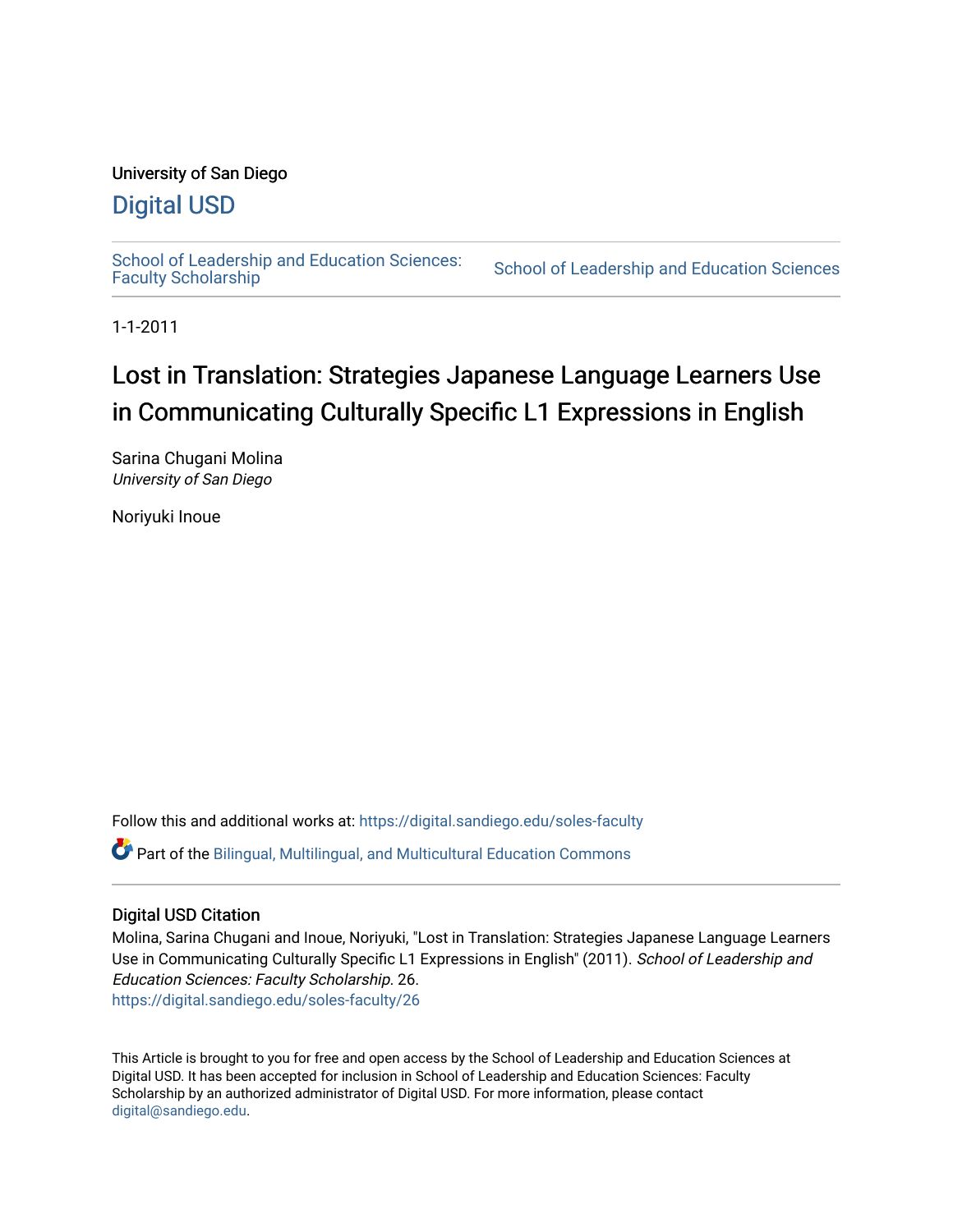**NORIYUKI INOUE** *University of San Diego*



**SARINA CHUGANI MOLINA** *University of San Diego*

# **Lost in Translation: Strategies Japanese Language Learners Use in Communicating Culturally Specific L1 Expressions in English**

**Communicating in a second language could be seen as a process requiring the deconstruction and reconstruction of cultural meanings. If this is the case, how do second language (L2) learners express cultural meanings of their first language (L1) expressions that do not have semantically equivalent L2 expressions? Twentynine Japanese students learning English as a second language in the US were asked to translate Japanese cultural expressions that do not have equivalent English expressions. This study found that the students either (a) entirely eliminated the expression from the statement, (b) replaced the expression with an English expression commonly used in a similar context, but with a different meaning, or (c) literally translated the expression into an English expression that made little sense. The study suggests the importance of helping L2 learners develop this bicultural capability to convey rich cultural meanings of L1-specific expressions in L2-based communication.** 

#### **Introduction**

Successful intercultural communication using a new language depends on the degree to which culturally unique meanings, values, and intentions are effectively communicated. In such an attempt, one particular challenge for L uccessful intercultural communication using a new language depends on the degree to which culturally unique meanings, values, and inten-Itions are effectively communicated. In such an attempt, one particular communication do not have linguistically and semantically equivalent L2 expressions. This creates a dilemma for L2 learners: If L2 learners use literal translations of L1-specific expressions in L2 communication, they may be inappropriate or unintelligible under the new sociolinguistic norm. If they suppress the intended cultural expressions in the L2-speaking environment, culturally valued communication scripts and perspectives that they have internalized in their home culture would be withheld within the context of intercultural communication (Gudykunst & Ting-Toomey, 1988).

For L2 learners, one way to resolve this dilemma would be to find a way to translate cultural meanings in L1-specific expressions to sociolinguistically appropriate L2 expressions that approximate the original meanings. In the studies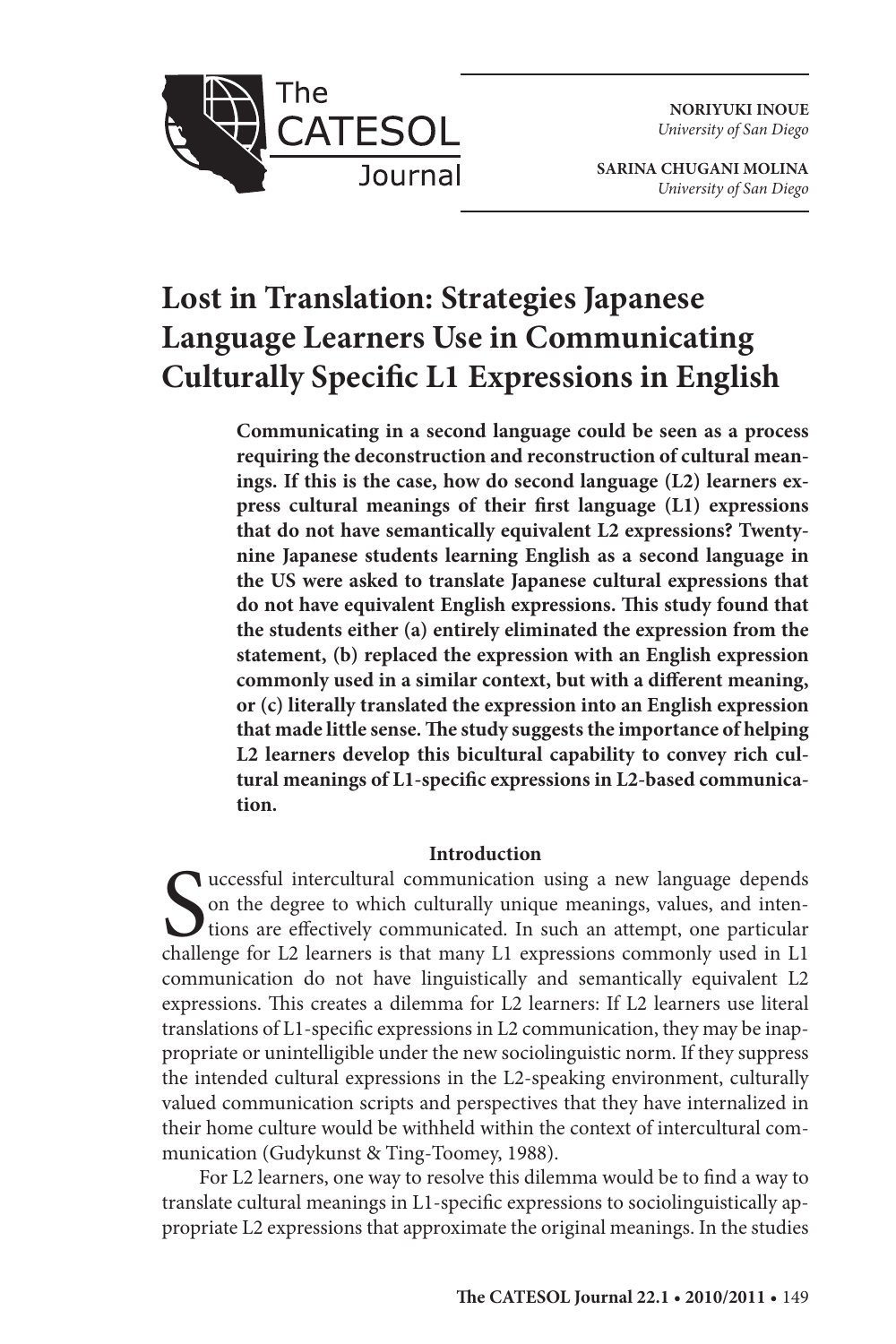of translation, it is commonly agreed that this is possible by deconstructing and reconstructing the meanings of the original expressions using the new language in ways that fit the sociolinguistic norms and discourse patterns of the new language, even though some structural and stylistic characteristics of the original expressions may be sacrificed (Aixelá, 1996; Bassnett, 1991; Gentzler, 1993). In fact, there have been many successful attempts to achieve translation equivalency in this way when translating texts in literature (Baker, 1992), diagnostic interviews (Bravo, Woodbury-Fariña, Canino, & Rubio-Stipec, 1993), and standardized psychometric instruments (Brislin, Lonner, & Thorndike, 1973; Son, Song, & Lim, 2006). This is not to say that second and foreign language learning should be reduced to merely translating written L1 expressions. Simply being able to translate L1 expressions into L2 expressions would not ensure successful intercultural communication. However, we assume that the ability to express cultural meanings of a wide variety of L1 expressions in L2 constitutes an essential component of learning L2 for the purpose of intercultural communication.

Researchers conceptualize translation equivalency in terms of multiple categories (Baker, 1992; Koller, 1989; Schäffner & Herting, 1994; Witte, 1994). First, for *structural equivalence*, the words and expressions in their translations are chosen so that they are direct and structurally equivalent translations of the original sentences. As discussed before, this is extremely difficult to achieve when translating culture-specific expressions that do not have direct corresponding expressions in the target language. To deal with this, *functional equivalence* could be aimed for so that the translations convey various speech acts and achieve desirable effects within established discourse frameworks in their respective sociolinguistic contexts. This could require L2 learners' "pragmatic awareness" of the use of the target language based on extensive exposure to authentic language use in the target environment (Schauer, 2006). Finally, *semantic equivalence* could be aimed for in order to communicate intended meanings. Achieving this would require L2 learners to negotiate their epistemological assumptions considering the sociolinguistic differences of the two languages, which are intertwined with each other (Schäffner & Herting, 1994; Witte, 1994).

It should be noted here that contemporary societies are subject to heterogeneous and dynamically evolving cultural perspectives. The dynamic interaction within these cultures creates possibilities of a different understanding that L2 learners may have constructed about the sociolinguistic norms of L2 communication (Beebe, 1985; Ellis, 1994). Depending on cultural and linguistic experiences, L2 learners must function under personally and socially constructed sociolinguistic expectations and communication scripts. In this sense, translation could be seen as a problem-solving activity characterized by high cognitive demands where L2 learners employ different strategies and processes for communicating cultural meanings, values, and intentions (Lörscher, 1991). This leads us to inquire into the kinds of strategies L2 learners use when expressing their L1-specific expressions using the second language.

This study explored this issue by asking a group of Japanese students study-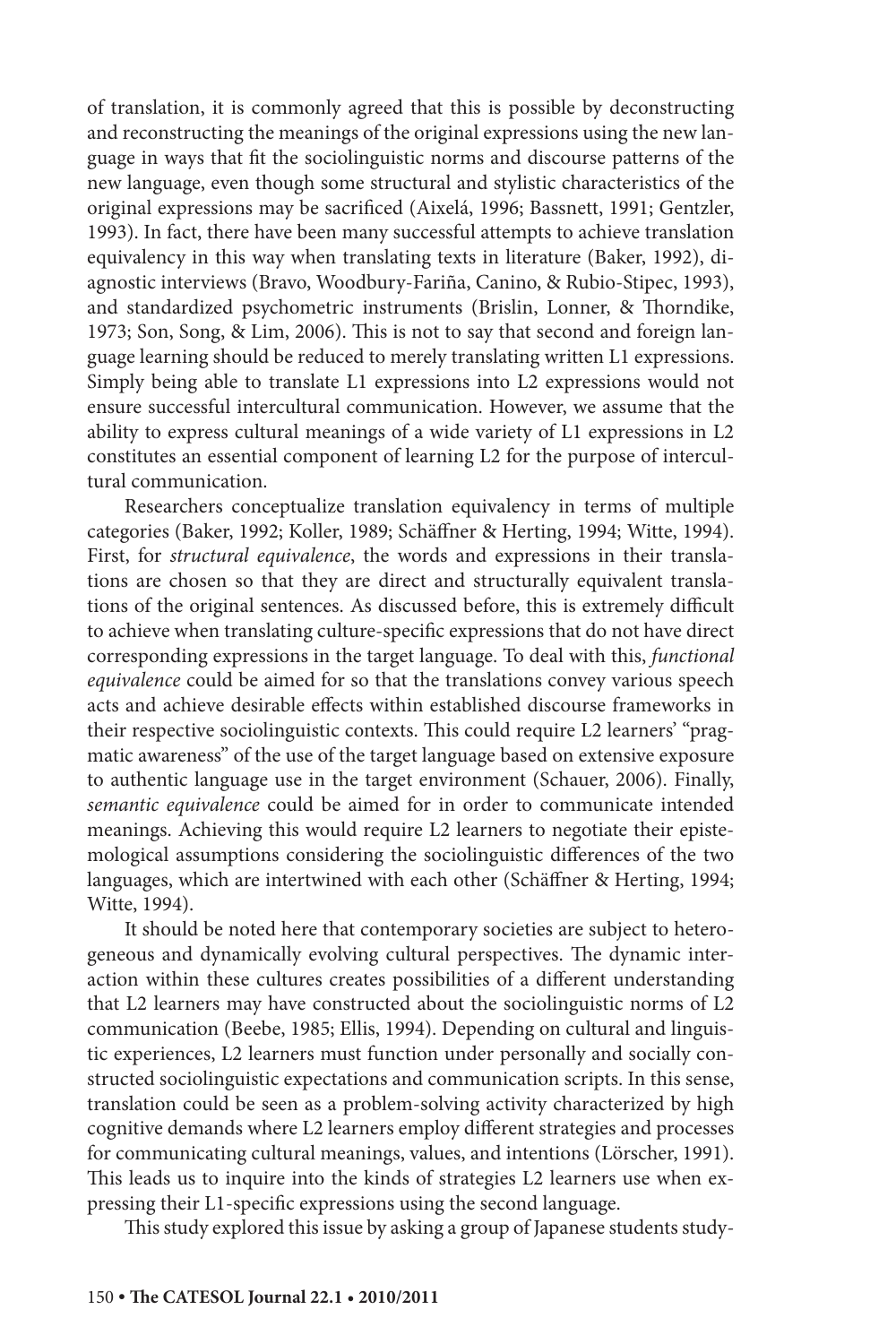ing English in the US to translate Japanese-specific expressions into English. This population was chosen because traditional Japanese culture is known to share a cultural epistemology (i.e., how people perceive and understand reality in the particular culture) characterized by an interdependent view of the self, a high-context communication style, and a collectivist understanding of society that is distinctively different from traditional Western culture (Hall, 1959, 1976; Lebra, 1976). There are many Japanese cultural expressions that are difficult to communicate using English expressions. For instance, Kitayama (1998) points out that finding a semantically equivalent American English translation for *"Konnichiwa,"* a commonly used greeting in Japanese, is difficult because of the difference in sociolinguistic norms. The literal translation of *"Konnichiwa"* is "Today is?," but this literal translation cannot serve as a sociolinguistically appropriate greeting in American English. A common translation often used is "How are you?," but it is problematic because it makes the person focus on the psychological condition of self rather than on external conditions. However, saying *"Konnichiwa"* in Japanese conversations involves the expectation to decenter one's perception from self toward external conditions shared by the participants in the communication, and therefore, a socioculturally appropriate response to *"Konnichiwa"* is to refer to external conditions, such as the weather (e.g., *"Ii otenki desune."* = "Isn't the weather very nice?"). For the same reason, "I'm fine (*Genki desu*)," a common response to "How are you?," cannot be a socioculturally appropriate response to *"Konnichiwa"* since its focus is on selfcondition. According to Kitayama (1998), this discrepancy in the way attention is typically directed in daily conversations originates in culturally shared communication scripts and epistemology regarding the way people view the relationship between self and sociophysical situations. Similarly, Yamada (1997) points out that many Japanese daily expressions such as "*Hai* (yes)," "*Iie* (no)," and "*Maido arigatoo gozaimasu* (Thanks for shopping with us)" are often conveyed with the primary purpose of enhancing group dynamics or relationships with others, rather than making decisions guided by self-interest or acting from the field of independence.

This phenomenon is not limited to the discrepancy between Japanese and American English. Wierzbicka (1994) also points out a similar discrepancy between Polish and Australian English expressions in which literal expressions of some cultural expressions on emotion in Polish cannot convey the culturally specific nuances in Australian English. Wierzbicka attributes this to "different ways of behaving, different styles of interactions, different modes of communication, and different personality structures" (1994, p. 190). Similarly, Beaven and Álvarez (2004) report that British English speakers learning Spanish were asked to translate the cultural meaning of the Spanish expression *"Sol y sombra,"* whose literal translation is "Sun and shadow." However, they struggled to translate the cultural expression into semantically equivalent British English expressions because they needed to negotiate the cultural meaning of the expression as they simultaneously used their understanding of both British English and Spanish sociolinguistic norms to craft a translation such as "Dazzling yet obscure." As we can see in these examples, translating L1 expressions into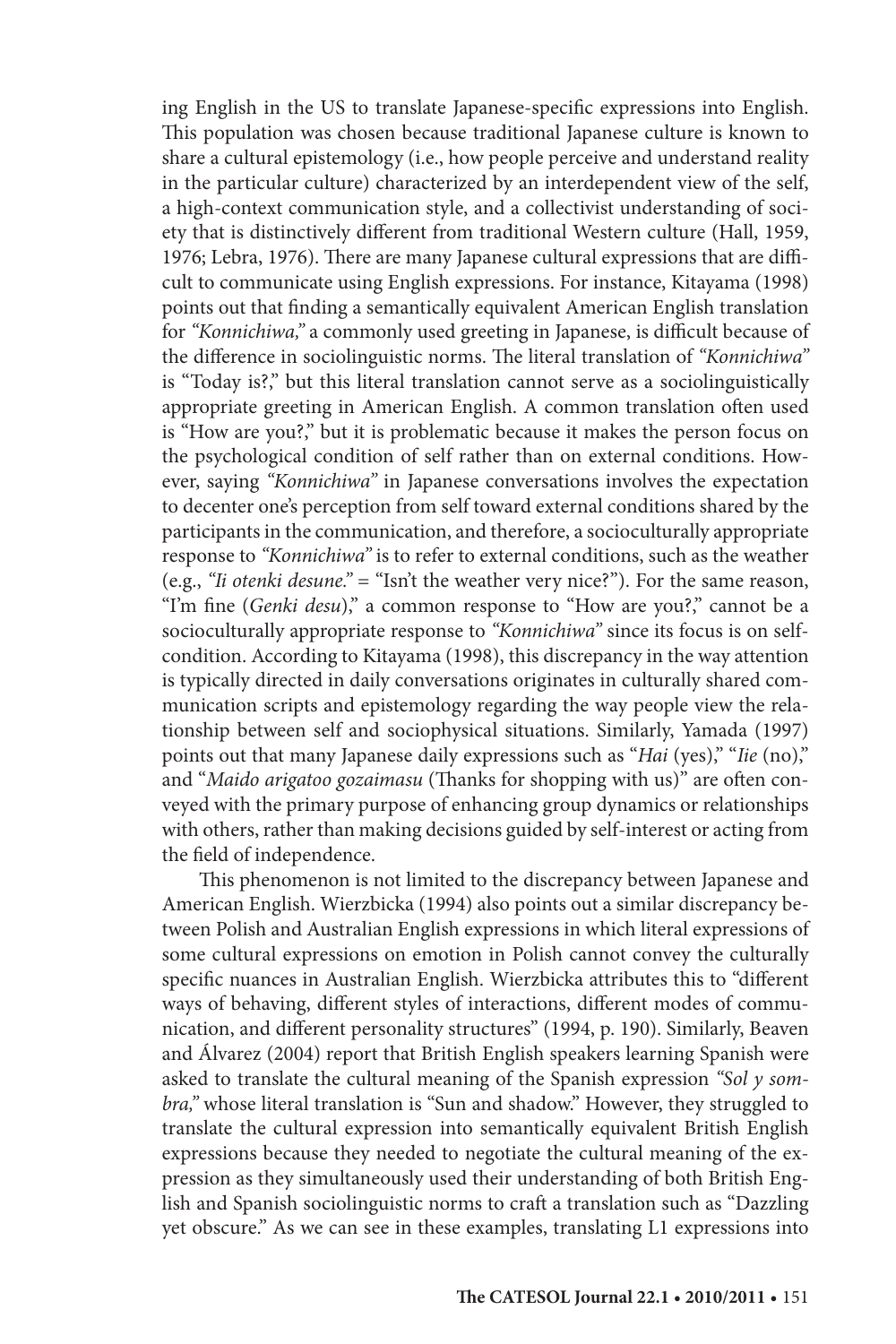L2 expressions requires overcoming the gap between different sociolinguistic and sociocultural discourses and assumptions (Schäffner & Herting, 1994; Witte, 1994).

These discussions point to the need to investigate how L2 learners cope with the need to express the meanings of L1-specific phrases and expressions that are commonly communicated in their original culture in L2 communication. Without understanding this issue, L2 educators cannot truly deliver rich language instruction for L2 learners, particularly for those who came to the new culture but are not willing to throw away the culturally valued communication scripts and perspectives that they have internalized in their original culture.

#### **Research Questions**

How do L2 learners express (or fail to express) the cultural meanings of their L1-specific expressions using the L2, and what kinds of strategies do they use? And in such attempts, what kinds of difficulties do they encounter in overcoming (or failing to overcome) the differences in the sociolinguistic demands between the two languages?

#### **Method**

#### *Participants*

The participants are a group of adult Japanese students whose native language is Japanese, and who are taking or have taken English as a Second Language courses at universities and English-language schools in the greater San Diego area with temporary student visas. We contacted several schools in the area and asked them to collaborate with us to recruit the participants. Each participant was given a small cash compensation (\$20) for participating in the study. The cash compensation was necessary to motivate the students to participate in the study as their primary concern was to be fluent in English rather than to participate in university research. A total of 29 students were recruited for this study (9 males, 20 females, mean age = 25.8). The students were all graduates of Japanese high schools who were temporarily living in the US to learn English for developing intercultural communicative skills or to obtain an undergraduate or graduate degree in the US. The mean score of the participants' TOEFL scores was 480.2, indicating that they were at the intermediate level as American English learners. The uneven ratio of females to males reflects the female dominance of Japanese students studying in the US (Institute of International Education, 2006). The mean duration of their stay in the US was 8.2 months. Since all of them lived in off-campus apartments or housing in the local community and they had had ample opportunities outside their classes to socialize with their American friends and host families, it is reasonable to assume that they were exposed to English communication with native English speakers outside their schoolwork and had constructed some knowledge about the sociolinguistic discourse and expectations in English-based communication. The intermediate-level students living in the US were chosen as participants for this study based on the assumptions that they were furnished with a basic understanding of English grammar and vocabulary but were struggling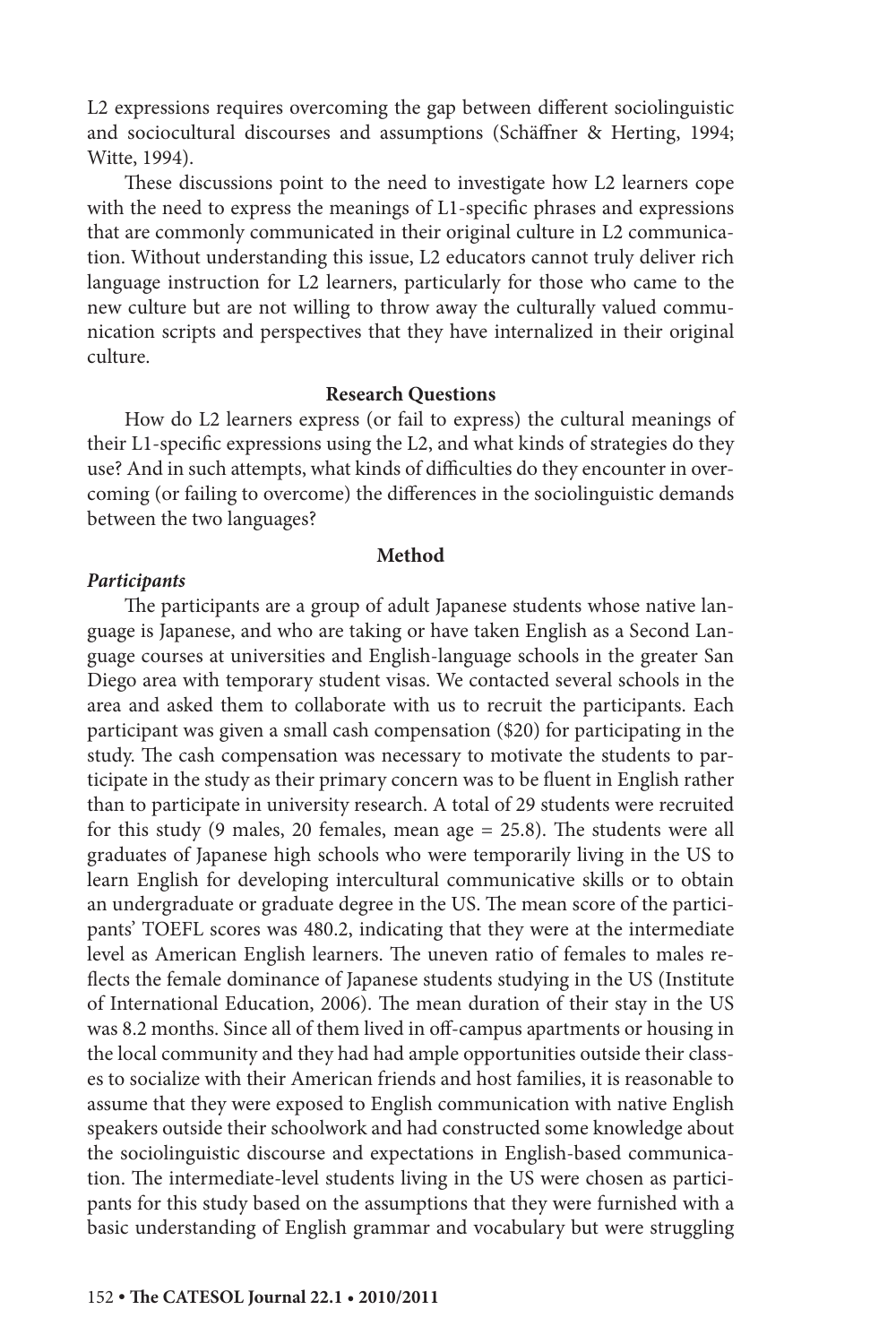to make use of L1 lexis, discourse, and pragmatic routines in L2-based communication and were developing their own strategies to deal with this issue in the intercultural context.

#### *Procedure*

The data were collected through several sessions with the students in which one of the coauthors served as the investigator. When the participants met with the investigator, the investigator explained the purpose of this study, which was to understand how they communicated several Japanese dialogues in English. Then they were shown four Japanese dialogues printed on a sheet and asked to translate the Japanese dialogues into English. They were instructed to write the best possible translation that they would use in L2-based communication for each of the four dialogues. During the translation, they were allowed to use a Japanese-English dictionary in case they were unsure about relevant English words, which could prevent the participants from providing a translation based solely on their lack of understanding of particular English words; however, only a small number (14%) of the students actually used their dictionaries.

The following section describes the Japanese dialogues that were given to the students. These dialogues include the use of Japanese-specific expressions commonly observed in everyday scripts in Japanese-based communication. The Japanese-specific expressions are not mere idiomatic expressions, but expressions that involve cultural values and epistemology commonly assumed in Japanese communication. Since no previous study using this type of instrument exists, the authors developed these four dialogues by first asking a sample of Japanese students and professionals living in the US for Japanese cultural expressions involving Japanese values and epistemology that they most struggle with in their attempts to express these in English. Then the authors, both bilingual in English and Japanese and native speakers of Japanese (the first author) and English (the second author), brainstormed the choices of cultural expressions in these statements and codeveloped the dialogues.

Each of the dialogues consists of two statements between two hypothetical participants in everyday contexts. The first statement (A) contains expressions whose equivalent English expression could be readily found in dictionaries and English textbooks. The students can translate the meanings of these expressions by literally corresponding the Japanese expressions with the equivalent English terms following the rules of English grammar. In contrast, the second statement (B) involves an expression that does not have an equivalent English expression (underlined). Simply replacing the words with corresponding English words according to English grammatical rules will not convey the rich cultural meanings and nuances involved in these cultural expressions. The authors contacted three independent bilingual speakers of Japanese and American English and obtained 100% agreement in the above distinction; that is, only the second statement (B) contained Japanese-specific expressions that do not have direct English translations, while the first statement (A) did not contain Japanesespecific expressions.

Each of the following Japanese dialogues is followed by a literal English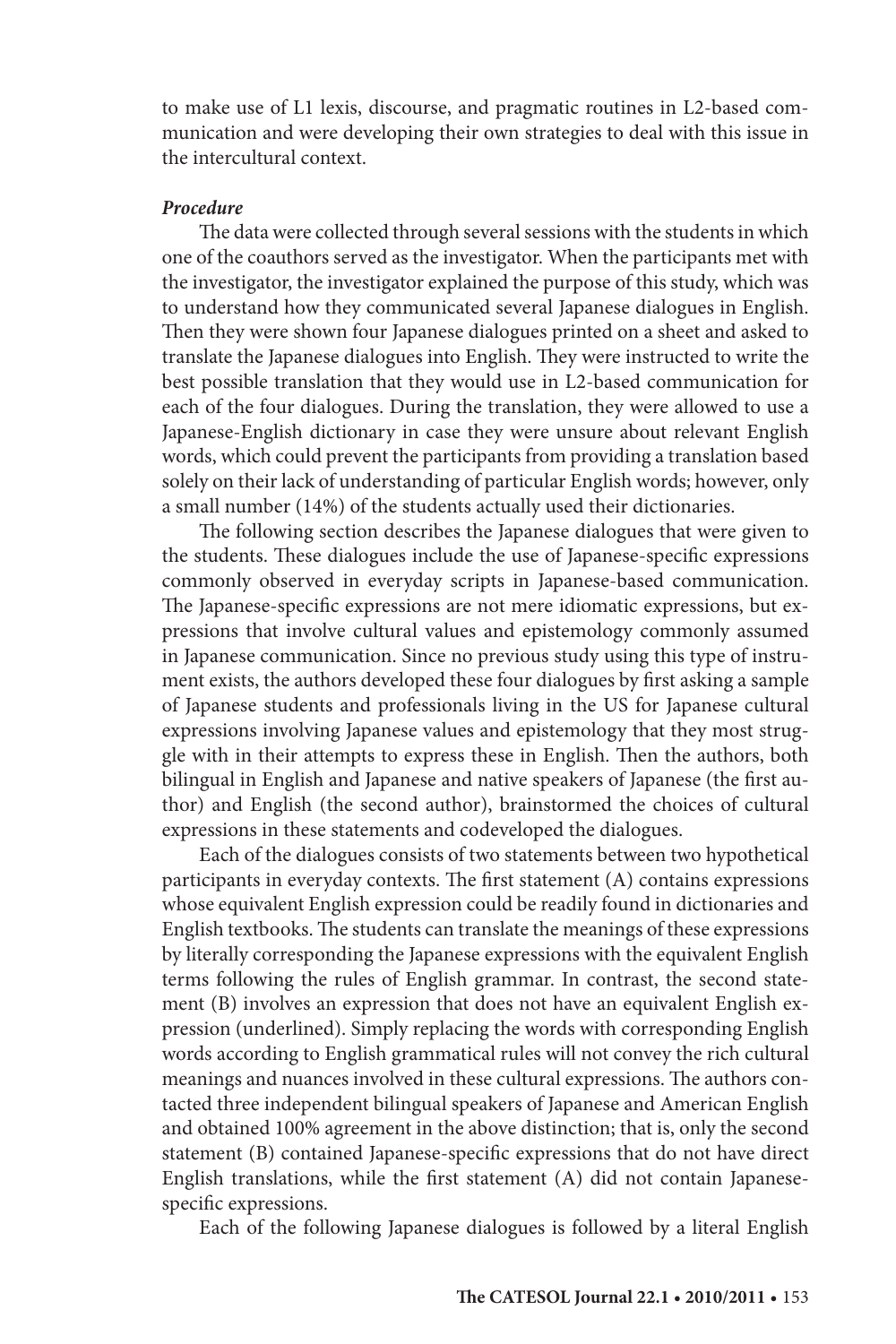translation. Because of the difference between the first statement (A) and second statement (B) described above, literal English translations of A almost perfectly convey the meaning of the Japanese statement, while literal English translations of B do not convey the meanings of the cultural expressions.

*Dialogue #1*

A: 今日は誕生プレゼント本当にありがとうございました。 (*Kyou wa tanjou purezento hontouni arigatou gozaimashita*.) B: つまらないものですがこんなものでも喜んでいただけると嬉しいで す。 (*Tsumaranai mono desu ga konna mono demo yorokonde itadakeru to ure-*

*shii desu*.)

*Literal Translation* A: Thank you very much for your birthday present today. B: It's such a worthless thing, but I'm glad you like it.

In Japanese cultural discourse, it is commonly expected that when giving a present the giver of the gift would say *"Tsumaranai mono desu ga"* ("It's such a worthless thing" as a literal translation since *tsumaranai* means "worthless"), indicating a sense of regret for being unable to provide a more important and meaningful gift to the receiver (Matsumoto & Okamoto, 2003). Here, the culturally originated expression incorporates the cultural assumption that the giving of a gift should involve a sense of humbleness in the attempt to reserve judgment and respect for the receiver's perspective on the value of the gift. Needless to say, it is not easy to find an equivalent American English expression that conveys these cultural nuances.

*Dialogue #2*

A: 今度の会議では代表でプレゼンテーションしていただけますか? (*Kondono kaigidewa daihyoude purezenteshon shite itadakemasuka?*) B: その件については、前に申し上げたとおり田中さんがおられるので 遠慮しておきます。

(*Sono ken ni tsuite wa maeni moushiagetatouri tanakasannga orarerunode enryo shiteokimasu.*)

## *Literal Translation*

A: Would you give a presentation as our representative in the next meeting?

B: I will refrain from it because there is Mr. Tanaka, as I informed you before.

Here, the response declines the request in a culturally and linguistically odd manner because *enryo* is literally translated as "refrain from" or "hesitate" ac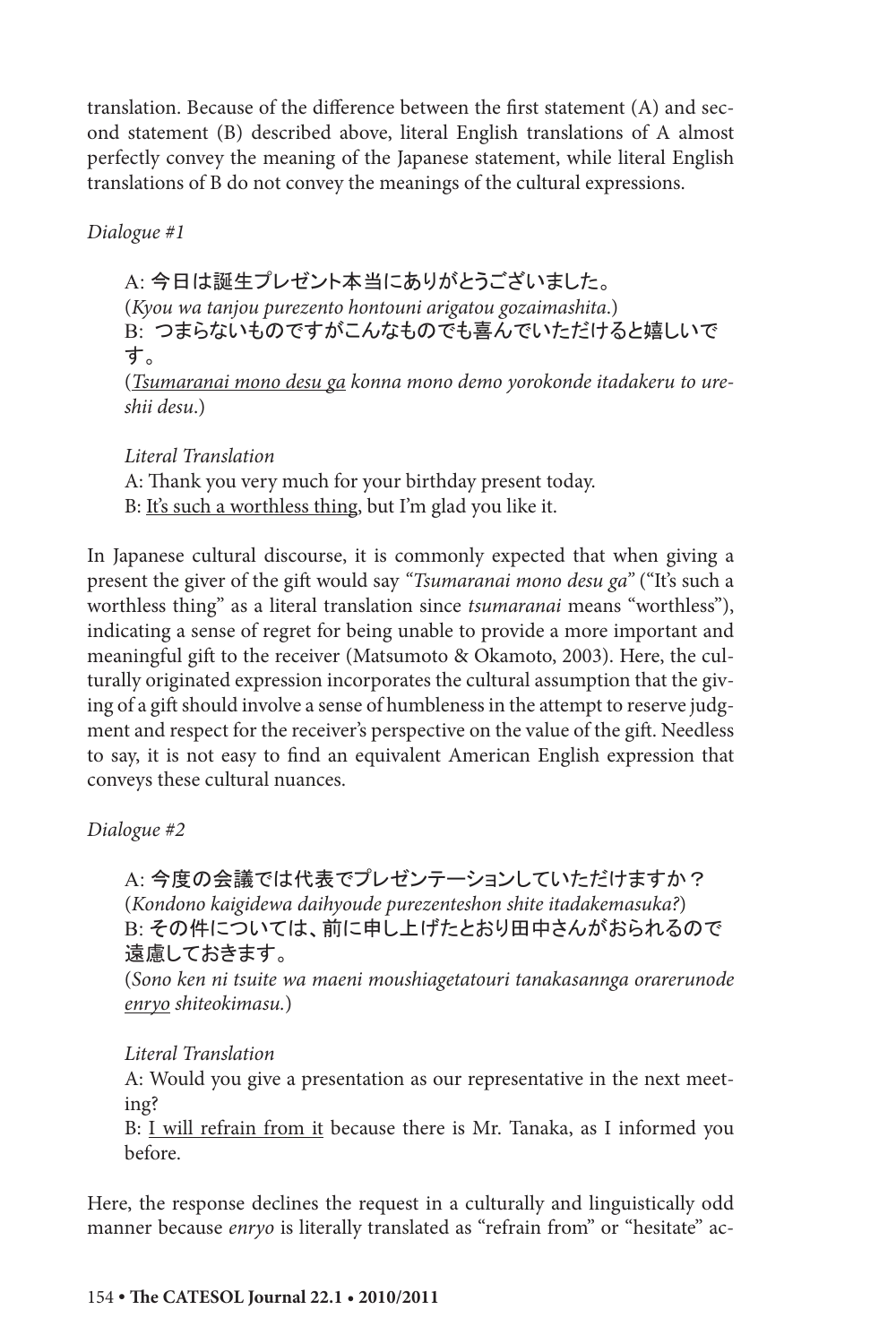cording to some English-Japanese dictionaries (see Hasegawa, Momozawa, Horiutchi, & Yamamura, 1986; Kondo & Takano, 2001). In Japanese culture, *enryo* is often regarded as an important cultural concept that implies a sense of reservation and hesitation that is often used to decline an offer because of the shared emphasis on modesty in social relationships (Peak, 1989). American English does not have a word or expression that is equivalent to *enryo.*

*Dialogue #3*

A: 今日は夕方から会社の人と夕食会なんです。 (*Kyou wa yuugata kara kaisha no hito to yuushoku kai nan desu*.) B: そうですか、頑張って下さい。 (*Sou desu ka. Gambatte kudasai*.)

*Literal Translation* A: I am going to a dinner party with my colleagues this evening. B: Really? Please work hard.

Again, there is no semantically equivalent expression in American English for *gambatte,* whose literal translation is "work hard," "do one's best," or "hold out," as suggested in English-Japanese dictionaries (see Hasegawa et al., 1986; Kondo & Takano, 2001; Peterson & Omizo, 2004). In the Japanese corporate culture, a dinner party is typically recognized as an arena for team building, exchanging ideas, and ensuring professional relationships (Picken, 1987). However, in mainstream North American culture, a dinner party with colleagues is mainly perceived as an informal event focusing on enjoyment and relaxation rather than as an event for working hard (or doing one's best). As a result, saying "*Gambatte kudasai* (Please work hard)" to the person going to a dinner party is not usually perceived as being a socioculturally appropriate response in American English contexts, although this might not be extremely inappropriate in some non-American English–speaking contexts.

#### *Dialogue #4*

A: ここにあった使いさしのノート、昨日誰かが全部捨てたみたいです。 (*Koko ni atta tskukaisashino nouto, kinou dareka ga zenbu suteta mitai desu.*) B: 誰がそんなもったいないことをしたんでしょう?まだ使えたのに。 (*Dare ga sonna mottainai koto o shitan deshou. Mada tsukaeta no ni.*)

*Literal Translation*

A: Someone seems to have thrown away the half-used notebooks that were here yesterday.

B: Who wasted them? We could have still used them.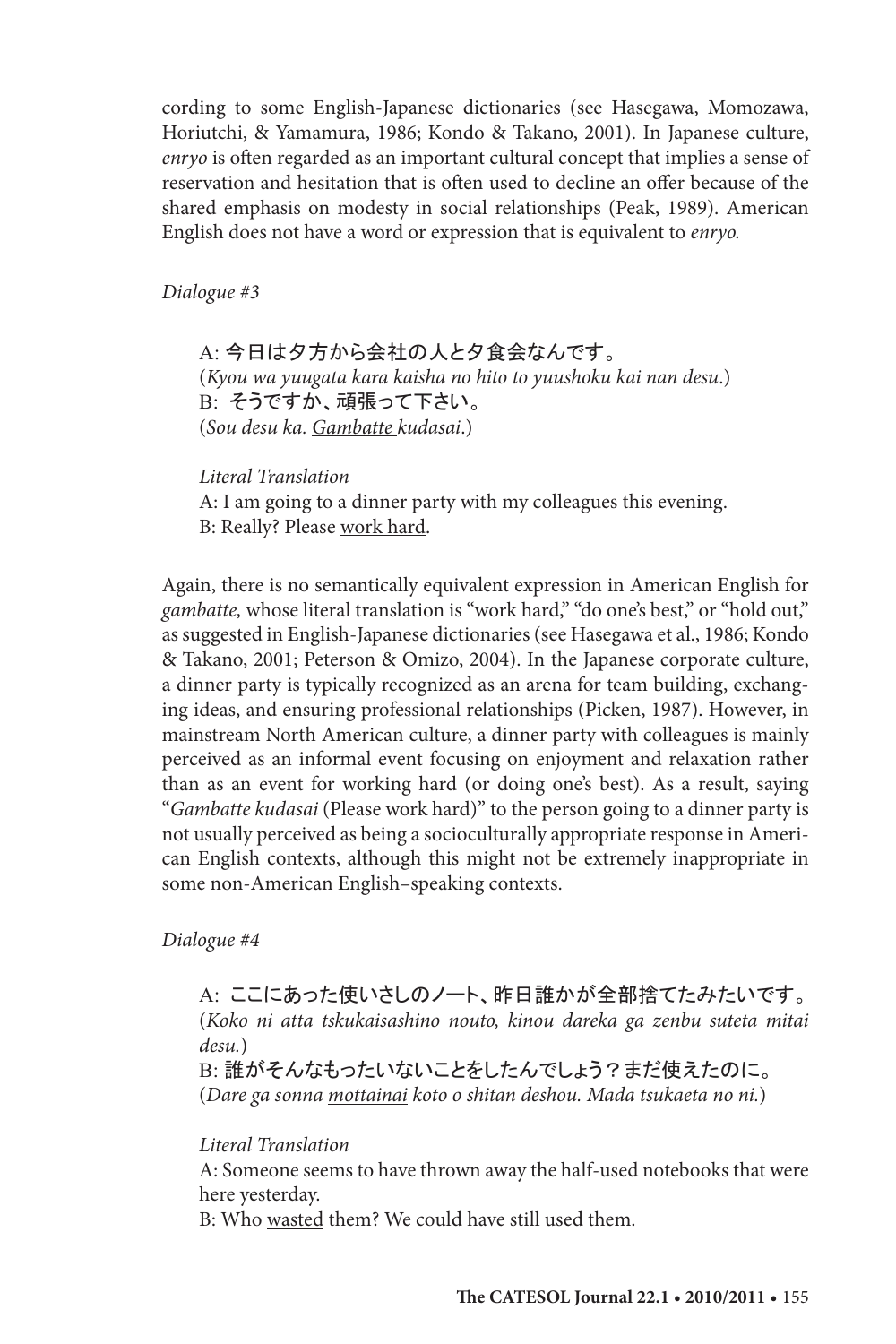This response does not convey the rich cultural meaning associated with *mottainai,* which involves a sense of shame or regret for being unecological, wasteful, and lavish. In fact, the 2004 Nobel Peace Prize winner, Wangari Muta Maathai, advocates the use of this culturally unique expression in world languages to promote the idea of recycling energy and world resources (Canavera, 2006; Maathai, 2005). If *mottainai* becomes a popular expression around the world, we could use the word as a loan word in English (e.g., "Who did such a mottainai thing?"), which is a common approach often used in code switching by bilinguals. Until then, it is necessary to find a way to express the cultural meaning using an English expression situated within its appropriate context and discourse patterns.

In this study, the Japanese students individually translated these dialogues printed on the form. Again, they had no problems understanding the cultural meanings and nuances of the Japanese-specific expressions or the everyday contexts of these Japanese dialogues. After they completed the translation task, they completed a questionnaire, piloted and developed for this study, asking them to explain any difficulty they might have encountered in each of these translation tasks. The students were asked to write the responses in Japanese so that they would not have any difficulty in expressing themselves. All the students completed the translation task and filled out the questionnaire within an hour.

#### **Results**

The first step of the data analysis examined the students' overall performance in the translation task to see if the students actually had a higher level of difficulty in translating Statement B compared to Statement A using the translation and back-translation method (Bravo et al., 1993; Brislin et al., 1973). In this method, translated sentences were first translated back into the original language by an independent, bilingual person. Then a group of independent bilingual speakers compared the original sentences and the back-translated sentences and determined the semantic equivalences between the two sentences. In this study, two independent bilinguals back-translated 20 randomly chosen translations, and then a group of two other independent bilinguals determined the equivalence between the original sentence and the back-translated sentence as a bilingual committee. Using this translation and back-translation method, 90% of the translations of Statement A given by the students were considered to be equivalent by the bilingual committee, while 50% of the translations of Statement B were considered equivalent, indicating a significantly higher proportion of the students had more difficulty in translating Statement B.

In the next step of the data analyses, the students' translations and their responses about the difficulty they encountered during the translation process were examined to determine any meaningful patterns used in their strategies to decode the culturally specific Japanese expressions in the second part of the dialogue (Statement B). Conceptualizing and reconceptualizing different translations along with the comments given by the students led us to believe that their strategies fall into the following four categories. Table 1 lists the examples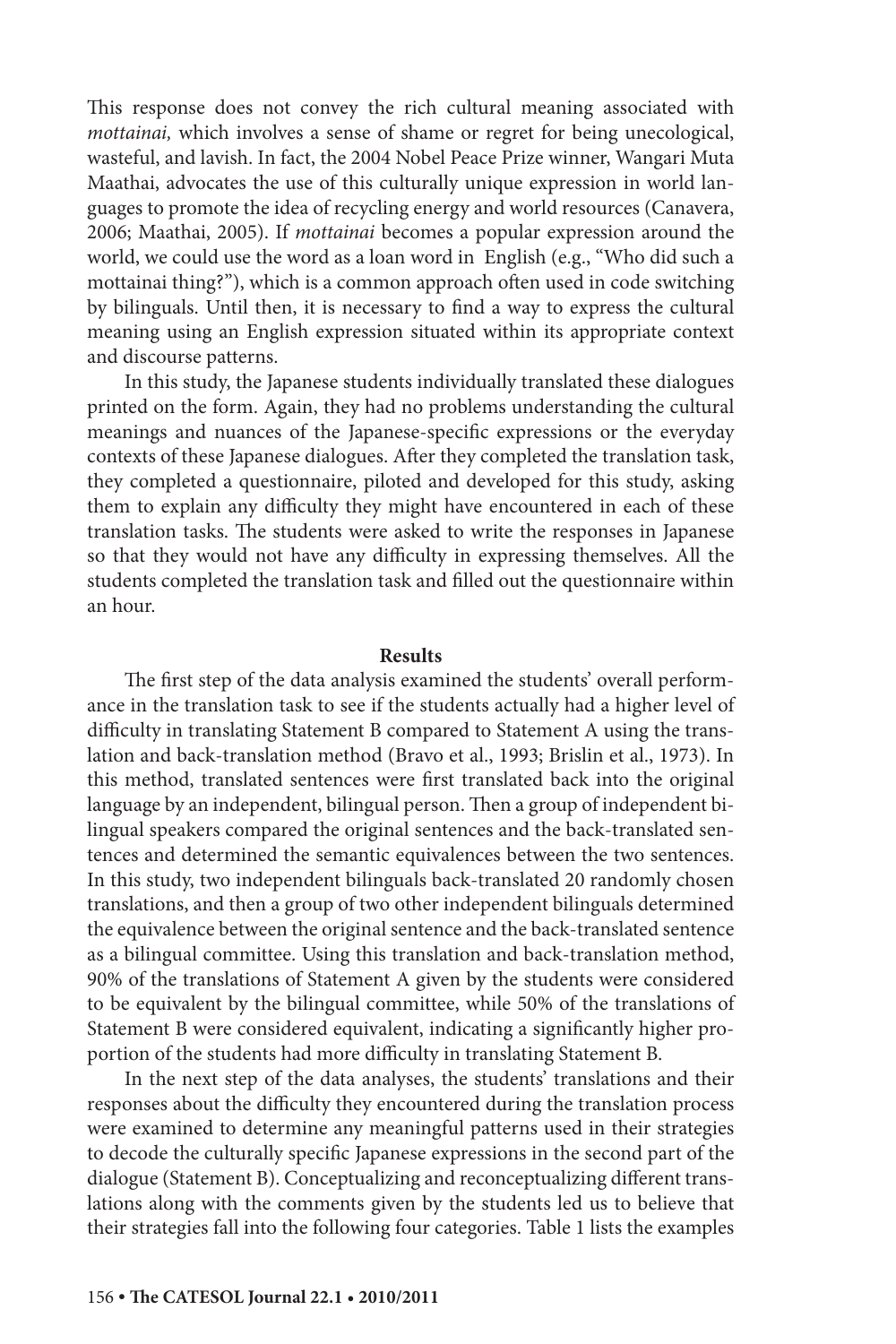### **Table 1 Examples of Translations\***

| <b>Strategy</b> | Dialogue #1                                                                                                                                                                                                                                                  | Dialogue #2                                                                                                                                                                                                                                                                                                                                                      | Dialogue #3                                                                                                | Dialogue #4                                                                                                                                                                                                                                                                     |
|-----------------|--------------------------------------------------------------------------------------------------------------------------------------------------------------------------------------------------------------------------------------------------------------|------------------------------------------------------------------------------------------------------------------------------------------------------------------------------------------------------------------------------------------------------------------------------------------------------------------------------------------------------------------|------------------------------------------------------------------------------------------------------------|---------------------------------------------------------------------------------------------------------------------------------------------------------------------------------------------------------------------------------------------------------------------------------|
| Elimination     | • I'm glad that<br>you looks happy<br>by my present.<br>• You make me<br>happy, if you like<br>my present.<br>• I would be glad<br>if you have fun<br>with this.                                                                                             | NΑ                                                                                                                                                                                                                                                                                                                                                               | NA                                                                                                         | • Who did it?<br>We can still use<br>them.<br>• Who did<br>that? That's still<br>useful.<br>• Who did throw<br>it away? If we<br>had it, I could<br>use that.                                                                                                                   |
| Conformation    | NA                                                                                                                                                                                                                                                           | NA                                                                                                                                                                                                                                                                                                                                                               | $\bullet$ OK, good luck!<br>• Are you? Have<br>a good time.<br>• OK, have a<br>good dinner.                | NA                                                                                                                                                                                                                                                                              |
| Literal         | • I'm very glad<br>you received<br>that no good<br>thing.<br>• This is not<br>good things, but<br>I glad you are<br>happy.<br>• I wish you like<br>it which is not so<br>special.                                                                            | • In this case, I<br>don't want that,<br>because Mr.<br>Tanaka is there,<br>I told you that<br>before.<br>• I told that Mr.<br>Tanaka will do<br>that. I don't do<br>this time.<br>• Before I said,<br>I don't do that,<br>because there is<br>Mr. Tanaka.                                                                                                       | • That's right.<br>To do try your<br>best!!<br>• Really, you can<br>do it.<br>• I got it. Do<br>your best. | • Who did such<br>the waste of<br>thing? We were<br>still able to use<br>the notes.<br>• It's a wasteful!!<br>Those notebook<br>could use yet.<br>• Who did such<br>a stupid thing?<br>We could use<br>them more.                                                               |
| Bicultural      | $\bullet$ I'm not sure<br>you like it or<br>not, but I hope<br>you like it.<br>• This gift is<br>nothing special,<br>however, I hope<br>you will like it<br>from me.<br>• I don't know if<br>you like this or<br>not, but I hope<br>you enjoy my<br>present. | • As I mentioned<br>before, I think<br>Mr. Tanaka is<br>a more proper<br>person for this.<br>• I'm afraid to<br>tell you but as I<br>told you before<br>that Mr. Tanaka<br>is best person to<br>do that.<br>• About the<br>meeting, I'm<br>afraid of saying<br>this, but I can't<br>accept the offer.<br>As I said, I think<br>Mr. Tanaka is<br>the best person. | NA                                                                                                         | • I feel pity<br>that somebody<br>threw away<br>that material.<br>This is because<br>that material<br>could still utilize<br>somehow.<br>• I can't believe<br>it. How did<br>waste such as<br>that? It would<br>be able to use<br>it yet. I would<br>be possible use<br>it yet. |

*\*Translations of the second part of the dialogue (Statement B)*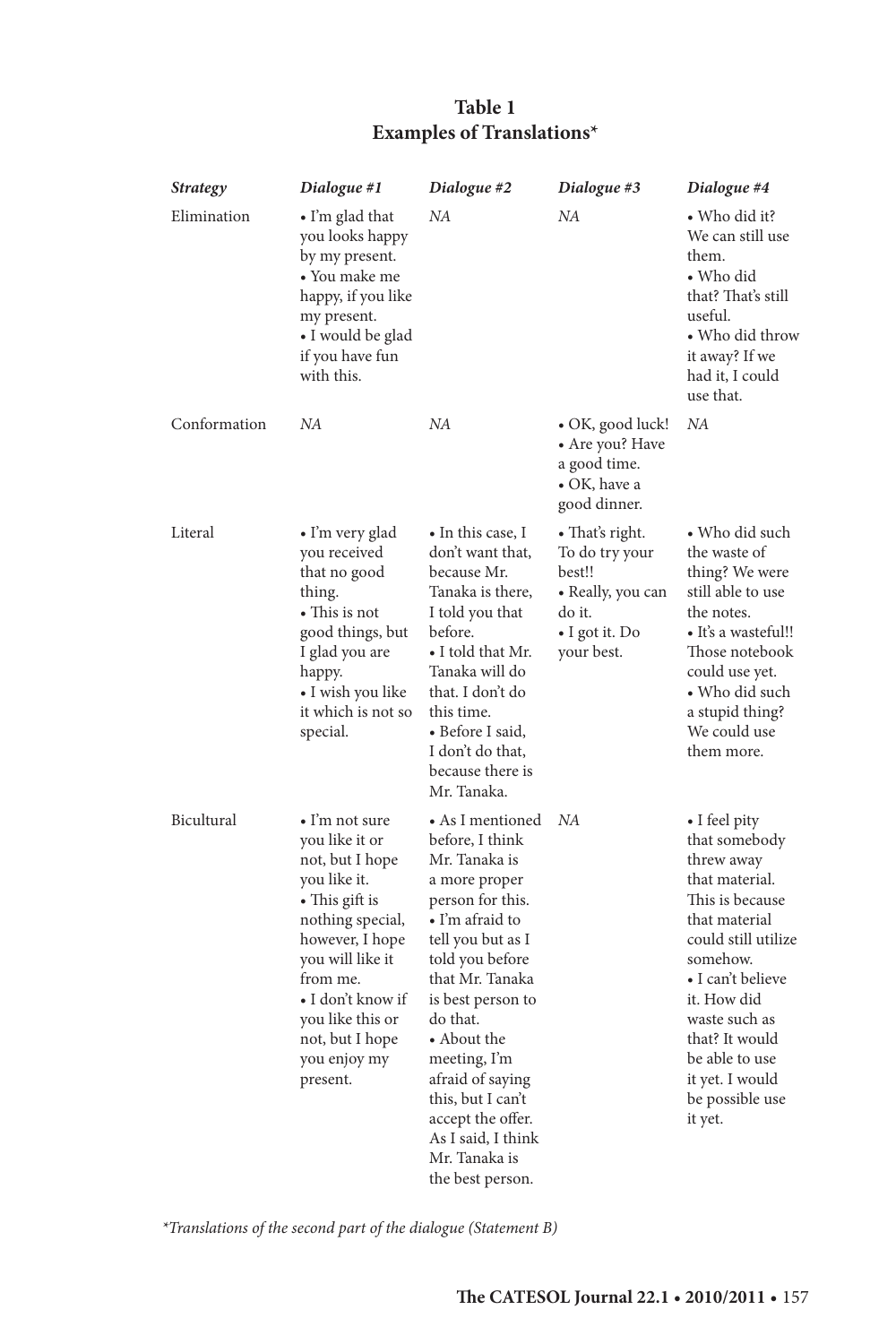of translations for each category. The student translations in the table are the actual translations that include occasional grammatical errors.

The first type of strategy is the *elimination strategy*, in which the students completely eliminated the L1-specific expression from the statement. For instance, 1 student translated the response in the first dialogue about giving a gift in the following way, "I'm glad you like it." This translation completely omitted *tsumaranai mono desu ga,* which involves a sense of humility and a sense of reservation from judging the value of the gift with respect to the point of view of the receiver. Among the students who used this strategy, 2 students explained their reasoning behind this omission in the following way:

I just ignored it. I could not simply put the expression into English since this expression is unique to the Japanese language. (*Originally in Japanese*)

I suspect that the reason why it is difficult for me to express this in English is that English speakers do not have such a feeling. So I decided not to translate it into an English expression. *(Originally in Japanese)*

These comments indicate that the students eliminated the L1-specific expression based on their belief that the cultural meaning could not be expressed in English or English speakers would be unable to understand it. Many students who used this strategy attributed their translations to their belief of the lack of corresponding English words or to the absence of native English speakers' mental sets connoted by these cultural expressions.

The second strategy that the students used in the translation task was the *conformation strategy*, in which the students substituted the Japanese-specific expressions with commonly used American English expressions that do not include the cultural meanings of the original expressions. For instance, most of the students translated the response in the second dialogue (*"Gambatte"* = "Work hard," "Hold on," etc.) as "Good luck," "Take it easy," or "Please have fun." However, these expressions convey a very different cultural meaning from *gambatte.* A student who used this strategy provided a rationale for her translation in the following way:

It was very hard to choose the translation since the Japanese expression could mean different things depending on the situation. I just chose the expression that seems most appropriate in the context. (*Originally in Japanese*)

As with the elimination strategy, using this strategy sacrifices the essential cultural meanings and epistemology associated with the original L1 expressions. By conforming to what they view as the sociolinguistic norms of the L2-based communication, they suppress the cultural meaning and epistemology that they internalized in their original culture.

The third type of responses used the *literal strategy*, in which the students literally replaced the Japanese expressions with the corresponding English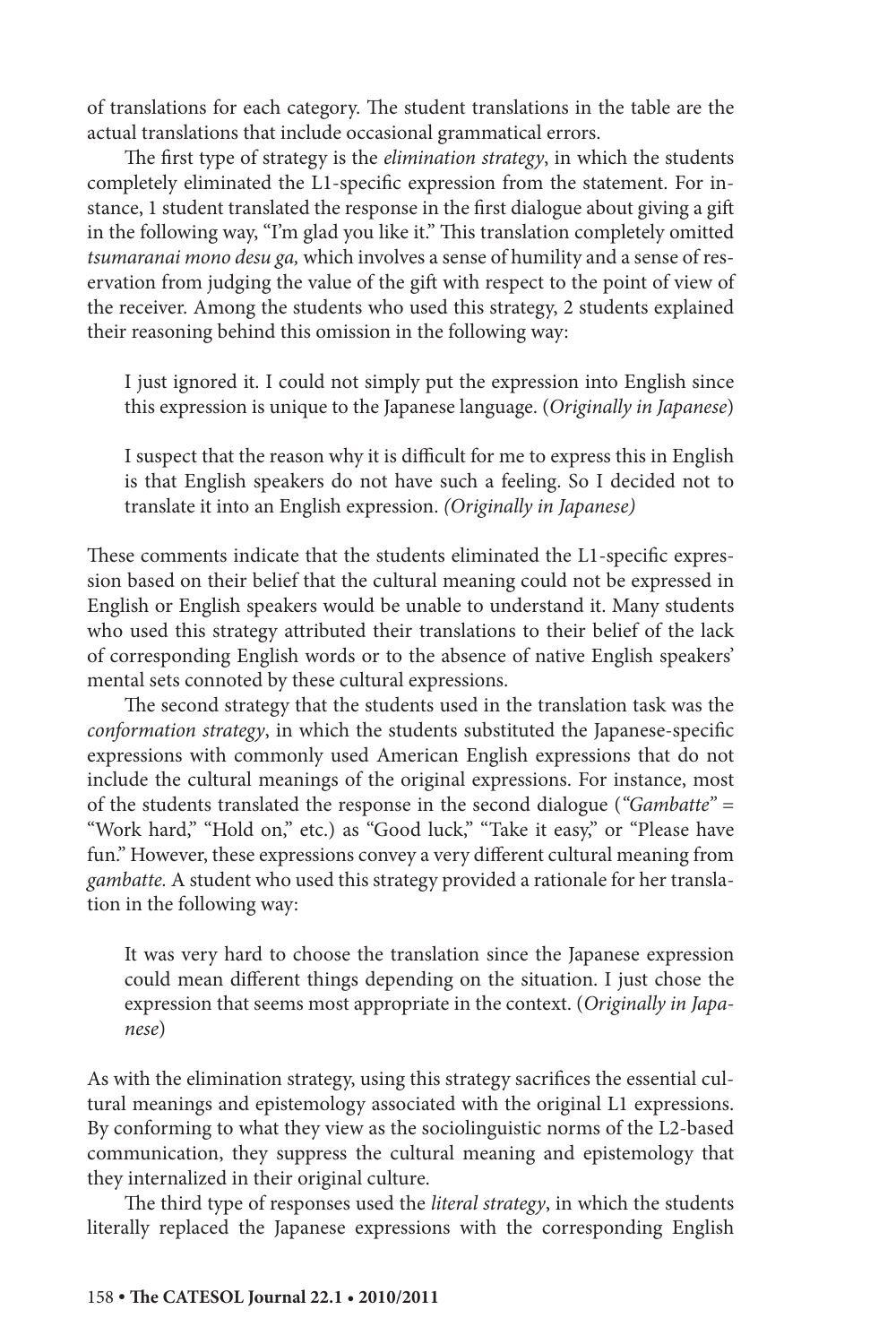words, but because of the literal nature of the translations, their translations do not convey the rich meanings involved in the original expressions. The students who used this strategy did not give up translating the cultural expressions, unlike the students who used the elimination or conformation strategies, but they adhered to the ways of expressing the cultural meanings and epistemology that they internalized in their original culture. For instance, 1 student literally translated the response in the fourth dialogue (involving *enryo,* the sense of modesty) as "This is not good, but if you like it. I feel thank you." In the posttask questionnaire, a student who used this strategy gave the following explanation:

In my everyday life here, there were many situations where I could not find how to express indirect expressions in Japanese. Especially, there were many situations where I wanted to say "*Gambatte,*" but I did not know how to put it into an appropriate expression in English. (*Originally in Japanese*)

Here, he was aware that there might be some effective ways to express the cultural meaning and nuance of the Japanese expression into English, but he did not know how to do so or if it were possible at all. As a result, he literally replaced the Japanese words with corresponding English words, knowing that the translation might not convey the important cultural meaning behind the expressions. All the students who used this strategy were aware of the limitation of their translations.

What should be noted is that this strategy involved many cases in which the students replaced the L1 expressions with simpler, corresponding L2 words that sounded appropriate as an L2 expression, but that did not convey the cultural meaning of the original expression. For instance, many students literally translated *"enryo shite okimasu"* to "I cannot do that (because there is Mr. Tanaka)." This type of translation was coded as a literal translation since the student did not eliminate the entire statement but reduced the expression into a literal, low-risk expression (e.g., a mere refusal of the request) that did not involve the key cultural meaning of the expression (e.g., the sense of modesty). With this strategy, they could pragmatically convey the main intention (e.g., declining the offer) in the L2 speaking environment, but this type of literal translation sacrifices the essential cultural meaning and epistemology involved in the cultural expression. Also, this could make the pragmatic meaning of the English statement incoherent as a whole (e.g., "What does your decision have to do with Mr. Tanaka?"). A student who used this type of literal translation strategy said,

I could not find a good expression (for "*enryo*"), so I just translated it into "No, I can't." I did it thinking this would work well in the United States where people say, "Yes" or "No" clearly. (*Originally in Japanese*)

Here, she was aware of the literal nature of her translation, but she chose to use the strategy believing that it would work well in the L2 context. However, her English sentence did not make sense since American English speakers who are not familiar with the Japanese expression could be confused about the reason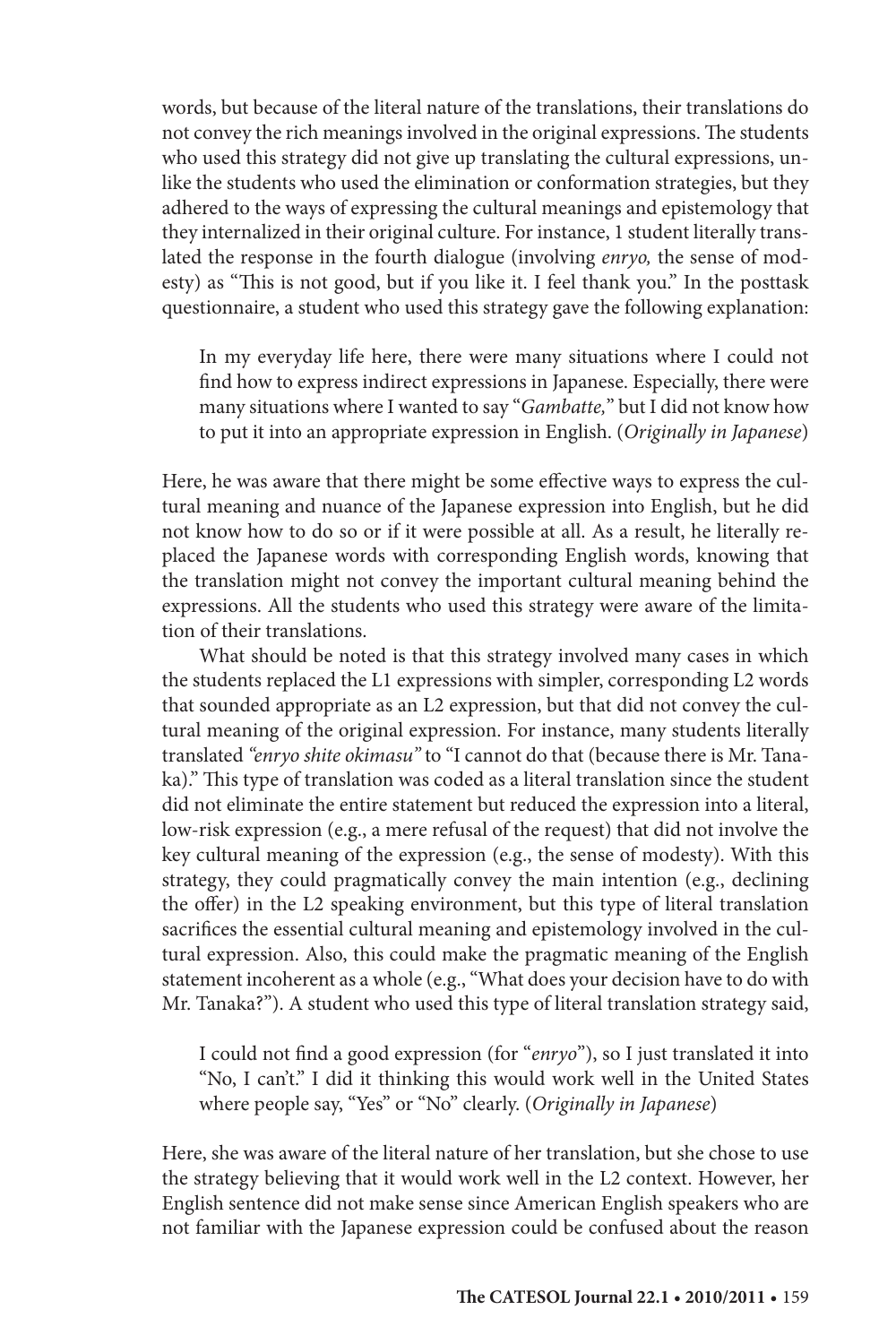for the refusal (i.e., "Why can't she?"). In other words, the literal strategy that she used did not fit into the pragmatic meaning of the entire sentence, and therefore, could cause a pragmalinguistic failure, that is, the failure to convey the intended pragmatic meaning in the L2.

Finally, a small number of the students used the *bicultural transformation strategy*, in which the students bridged different contextual and epistemological demands of the two languages in conveying the cultural meanings successfully. The students who used this strategy were able to transform the original Japanese sentences in ways that are understandable and appropriate in the sociolinguistic norm of English-based communication while approximating the original cultural meanings. For instance, one student translated the response in the first dialogue as "This gift is nothing special, however, I hope you will like it from me." Though not perfect, this translation conveys not only the respect for the receiver's perspective as a culturally originated meaning but also the speaker's intention to be appropriate in an English-speaking context. The sentence structure of the translation deviated from the original sentence structure, but a substantial part of the meaning of the original expression was preserved in a sociolinguistically appropriate English statement. The following are the rationales provided by 2 students who attempted bicultural translations.

In this translation, I tried to get a holistic picture first, and tried not to limit my view on each word or phrase. Even if the meanings of the words were slightly different, I did my best to translate the expression so that the meanings conveyed by the whole expression would be equivalent. (*Originally in Japanese*)

I know that there are so many possible translations to approximate the meaning of unique expressions. It was not easy to determine which one I should use to best convey the cultural meanings of the Japanese expressions. (*Originally in Japanese*)

These rationales indicate that the students negotiated the correspondence between the word meanings and the "big picture" of the cultural meaning involved in the context of the original dialogue. In other words, the bicultural translations involved metacognitively executing epistemological and linguistic transformations of the meaning expressed in the cultural expressions. From here, it could be inferred that performing bicultural translations requires: (a) a deep knowledge about the sociolinguistic demands and repertoire of L2 communication, (b) a willingness to deviate from the linguistic structure of the original statement to preserve the cultural meanings of the original expression, and (c) metacognitive, epistemological, and linguistic competence to deconstruct the meaning of the cultural expressions and approximate them using English words.

Figure 1 shows the percentage of times each strategy was used across the four dialogues. There was no significant grammatical error that made the stu-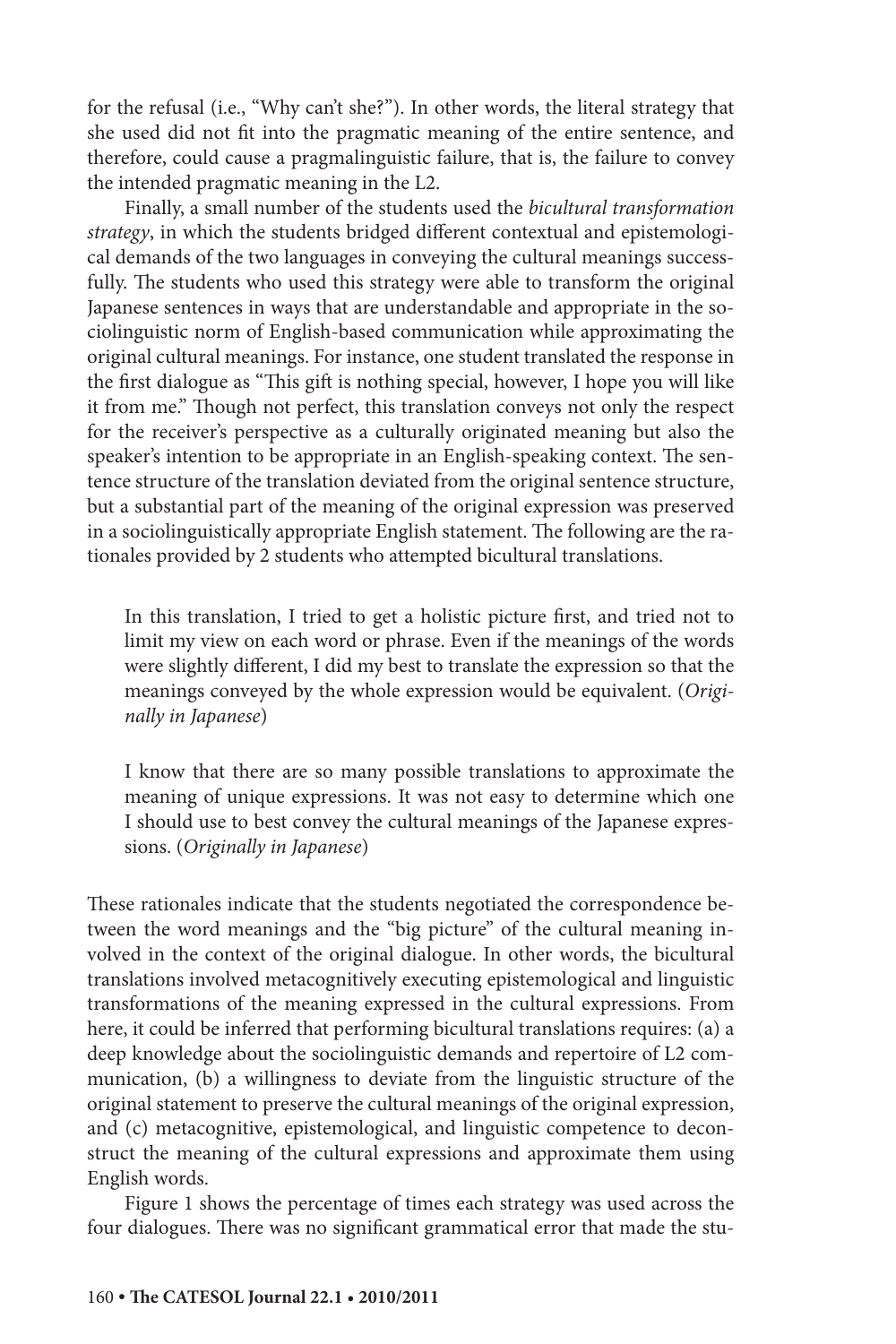

**Figure 1 Percentages of Translation Strategies**

*\*Translation strategies for the second part of the dialogue (Statement B)*

dents' strategy indistinguishable except for one response, which was disqualified for not having a translation. The interrater reliability of these classifications between the first and the second authors was 95%. With an independent bilingual Japanese person whom we hired and trained for the reliability check, the interrater reliability was 89% with the first author and 95% with the second author, indicating the acceptable level of stability and conceptual soundness of these categorizations.

#### **Discussion**

The study indicates that a large majority of the Japanese students struggled to translate L1-specific expressions that have no L2 equivalent expressions. The students employed different strategies to deal with the need to translate the L1 specific expressions: Some of them completely eliminated the cultural expressions or replaced them with commonly used English expressions with different meanings, while others used literal translations even though they were aware of the limitations of their translations. What is striking is the fact that many of the intermediate-level L2 learners living in the intercultural context did not attempt to express the rich cultural meanings involved in the L1-specific expressions. Even if they did, they often failed to convey the cultural meanings of the original expressions, as seen in the literal translations. Only a small number of the students were able to deconstruct and reconstruct the rich cultural meanings involved in the L1-specific expressions. In L2-based intercultural communication, what is lost seems to be the L2 learners' cultural epistemology and meanings internalized in their original culture.

Among the strategies that the students employed, the elimination and the conformation strategies could be seen as part of an avoidance strategy that L2 learners are known to employ in L2 communication from a sociopragmatic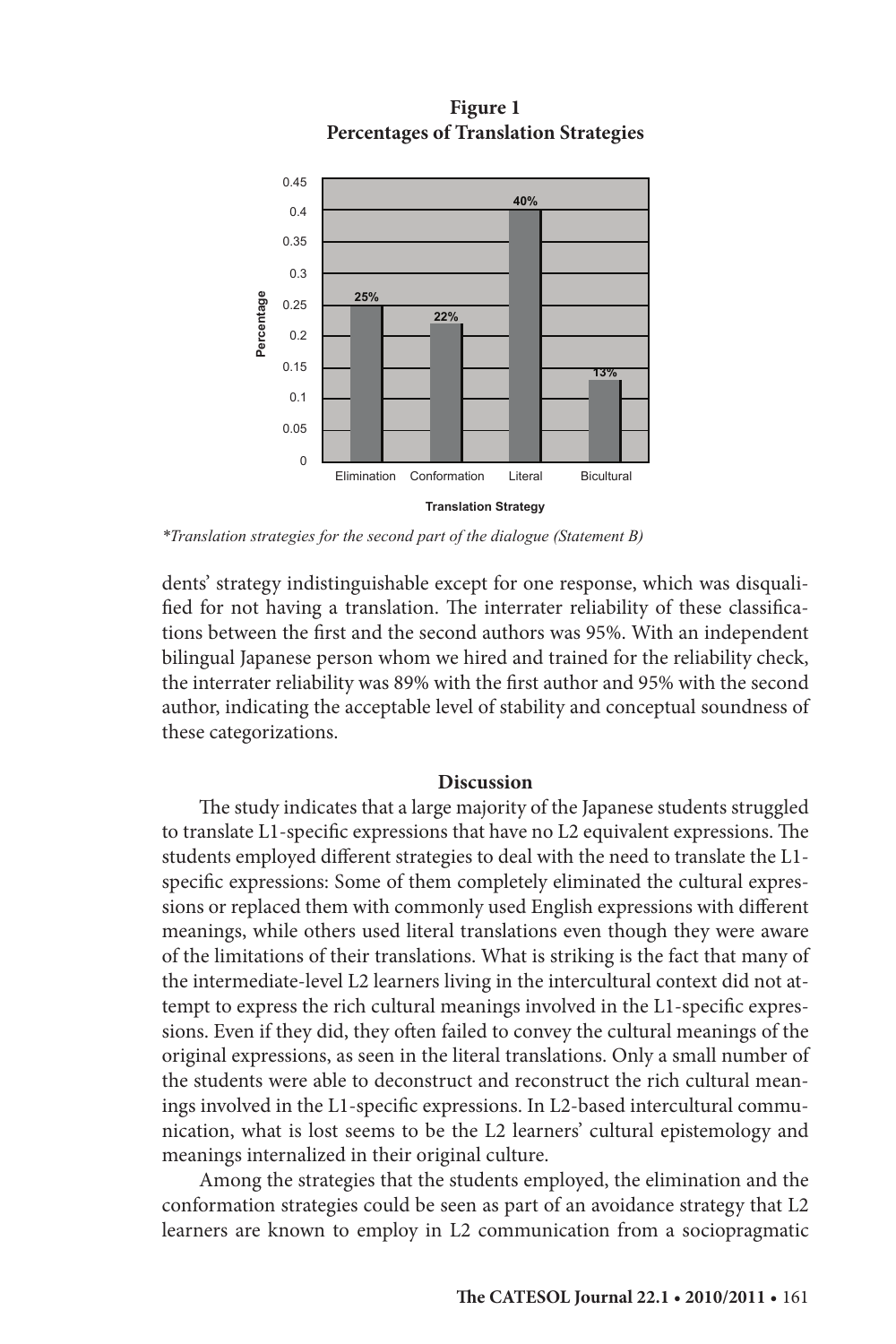point of view (Dornyei, 1995; Ellis, 1994; Schachter, 1974; Seliger, 1989). Based on this view, it could be assumed that the students attempted to avoid the risk of providing sociolinguistically inappropriate L2 phrases by suppressing the culturally valued communication scripts that had been internalized in their original culture, which could significantly impoverish their L2-based communication. Other students did not employ such avoidance strategies, but many of them ended up providing literal translations, failing to bridge the different sociolinguistic demands between the two languages.

Considering the students' comments on the bicultural translations, it seems that the degree to which L2 learners could translate the cultural meanings in L1-specific expressions into L2 expressions depends on the L2 learners' cognitive ability to deconstruct the cultural meanings inherent in the L1 expressions and reconstruct them into L2 expressions. Baker (1992) calls this process "cultural substitution" in the context of literary translation, in which translators substitute semantically complex culturally specific expressions with semantically similar expressions considering the sociolinguistic demands of the new language. As discussed before, a variety of translation theories in the literature suggest that this requires "unpacking" the cultural meanings of the original expressions and reconstructing the semantics of the original expression in ways that capture the essence of the cultural meanings, even if this may sacrifice the structural equivalence of the original sentences (Bassnett, 1991; Bell, 1991; Gentzler, 1993). In this study, only a small share (13%) of L2 learners were capable of conducting such epistemological transformations in the translation task.

This finding implies the importance of helping L2 learners develop competence to conduct bicultural transformations so that they are able to express cultural meanings of L1-specific expressions in L2. Then the question is what educators could actually do in their ESL/EFL classes to nurture this cognitive ability. One way to support learners to engage in developing bicultural competence could be to have L2 learners discuss the difference between L1 statements that include L1-specific expressions and L2 statements that are translated from these L1 statements using the elimination or conformation strategies. After that, the educator could guide the L2 learners to consider the best way to translate the L1 statements into sociolinguistically appropriate L2 expressions that involve the cultural value and nuances from the L1 expressions. During this process, the instructor could introduce a variety of translations of L1-specific expressions (e.g., "It's a worthless thing, but …," "This gift is nothing special, but …," etc., for *"tsumaranai mono desu ga"*) to the students and have them consider which translations best convey the original meanings and nuances of the L1 expressions.

Another possible approach to developing bicultural cognitive ability is to explicitly teach L2 learners about sociolinguistic assumptions shared in their native language and the new cultural contexts and to help them acquire diverse linguistic repertoires that are sociolinguistically appropriate in different L2-speaking contexts. For example, instructors could teach L2 learners about the cultural values and perspectives that underlie L1-specific expressions (e.g.,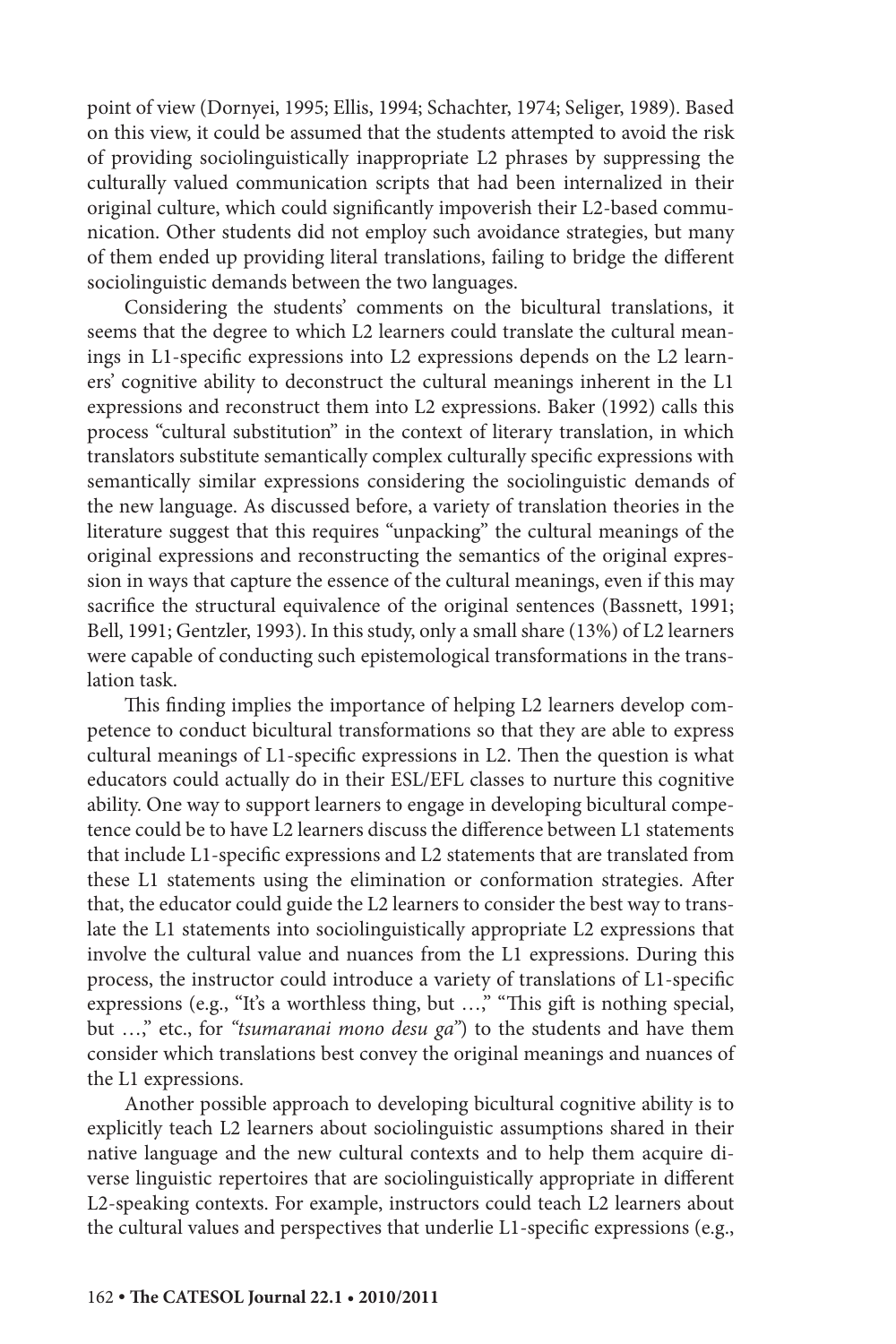the sense of modesty for *enryo*) and have them explore how the L1-specific expressions could be best expressed in English-based discourse through various examples that reflect the cultural values and perspectives with different degrees.

It may also be useful for the educator to focus some of the lessons on L1 specific expressions and help L2 learners translate them in different ways as they deconstruct and reconstruct the semantics and pragmatics of the expressions, followed by an activity to compare and contrast epistemological and cultural assumptions involved in these expressions. Unearthing some of these L1-specific expressions may involve engaging individual or group sessions with students to identify these expressions in their speech or written work and to look for possibilities of conveying these in their L2. For example, educators could have L2 students and native English speakers studying Japanese collaborate on translating L2-specific expressions and discuss how the L2-specific expressions could be best translated into appropriate English expressions.

Last, educators could also have L2 students practice actual L2-based communication using simulation or real-life scenarios, reflect on how they are able (or unable) to express what they want to express, and repractice the scenario by incorporating the expressions that involve L1-specific expressions. For example, they could have L2 students collaborate with native English speakers on translating TV or movie scripts from their country that include culturally specific expressions and codevelop the best translation as they discuss why a certain translation works better than other translations.

Though this study was conducted with a limited sample of L2 learners, that is, a small group of Japanese students learning English in the San Diego area, new studies could investigate how the above teaching innovations could help a wide variety of populations learning L2 in different cultural contexts express cultural meanings of L1-specific expressions in L2 communication.

#### **Conclusion**

In L2-based communication, L2 learners are known to make strategic use of their first language, such as L1 lexis, discourse, and pragmatic routines that they acquired in their original culture (Ellis, 1994; Gass, 1989; Odlin, 1989; Schachter & Rutherford, 1979; Wildner-Bassett, 1994). Therefore, ignoring their mental resources and value systems nurtured in their original culture in L2 education could be a great disadvantage for second or foreign language learners and to the larger goal of authentic international and intercultural communication. This is particularly true for L2 learners who do not intend to eliminate their past and completely assimilate into the mainstream culture, but who intend to be members of the new culture with pride and confidence in themselves and with motivation to communicate their unique perspectives. Even though the students come to a foreign country to learn to communicate in the L2, it does not necessarily mean that they are willing to set aside their culturally nurtured perspectives and value systems in their attempt to communicate in their L2 with authenticity.

To assist the language learner to engage in rich L2-based intercultural communication, therefore, it would be important for us to establish a deep un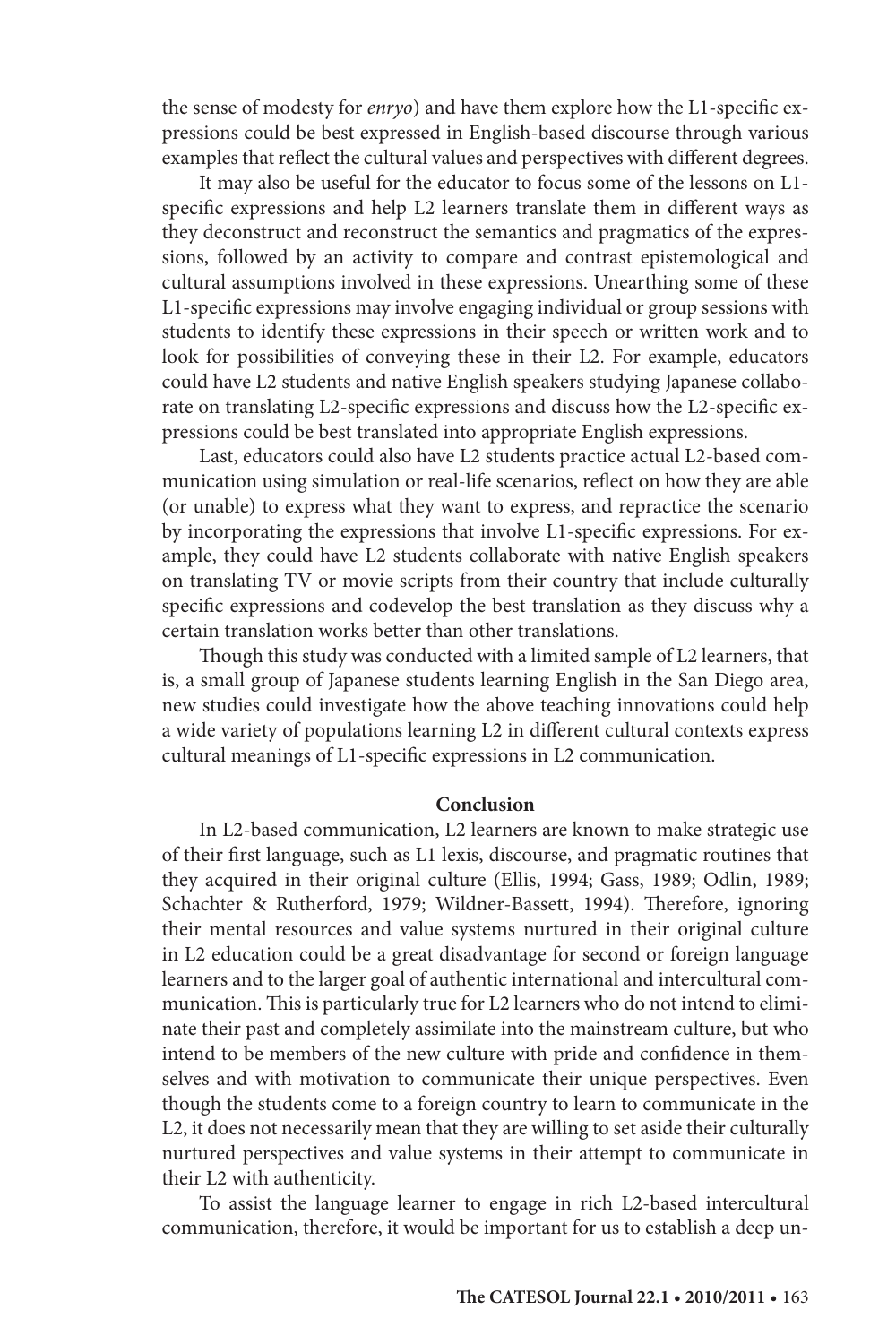derstanding of how to educate L2 learners to overcome the cross-linguistic differences in communicating their cultural epistemology and values. If L2 learners cannot convey rich cultural meanings in the target language, they could develop a fear of losing an authentic persona in L2-based communication, and intercultural communication could result in a mere exchange of superficial thoughts or simply sharing of a physical space without making any attempts to recognize or understand the various cultural worldviews that can be shared through the language. This is a scenario that we definitely need to avoid.

Promoting an authentic intercultural exchange of different views and understanding of the world must be a priority and an essential goal for our global society. This is particularly important because globalization of our societies results in an increasingly higher number of members living either permanently or temporarily in our communities with little or highly selective inclination to assimilate into the mainstream sociocultural norm while maintaining their cultural values, epistemology, and identity (Alba & Nee, 2005; Gibson, 1988; Mehan, Hubbard, & Villanueva, 2008; Portes & Rumbaut, 1996). This paper calls for a further investigation into the ways in which educators can provide guidance to L2 learners in bridging the cultural and epistemological gap between the two cultures in their attempts at authentic intercultural communication. Without such attempts, our cross-cultural communication will always be "lost in translation."

#### **Authors**

*Noriyuki Inoue, PhD, specializes in educational psychology and the cognitive developmental approach to learning. His research focuses on motivation, real-world problem solving, lesson study, and action research.*

*Sarina Chugani Molina, EdD, teaches second language acquisition and ESL methods. She also has been a practicing ESL teacher for the last 13 years.*

#### **References**

- Alba, R., & Nee, V. (1995). Rethinking assimilation theory for a new era of immigration. In M. M. Suárez-Orozco, C. Suarez-Orozco, D. B. Qin, & D. Qin-Hillard (Eds.), *The new immigration: An interdisciplinary reader* (pp. 35-67). New York: Routledge.
- Aixelá, J. F. (1996). Culture-specific items in translation. In R. Álvarez & M. Carmen-África Vidal (Eds.), *Translation, power, subversion* (pp. 52-78). Clevedon, England: Multilingual Matters.
- Baker, M. (1992). *In other words: A coursebook on translation.* London: Routledge.
- Bassnett, S. (1991). *Translation studies*. New York: Routledge.
- Bell, R. T. 1991. *Translation and translating: Theory and practice*. Upper Saddle River, NJ: Addison-Wesley.
- Beaven, T., & Álvarez, I. (2004). Translation skills for intercultural purposes: An on-line course for non-specialist learners of Spanish. *Language, Culture, and Curriculum, 17*, 97-108.
- Beebe, L. (1985). Input: Choosing the right stuff. In S. Gass & C. Madden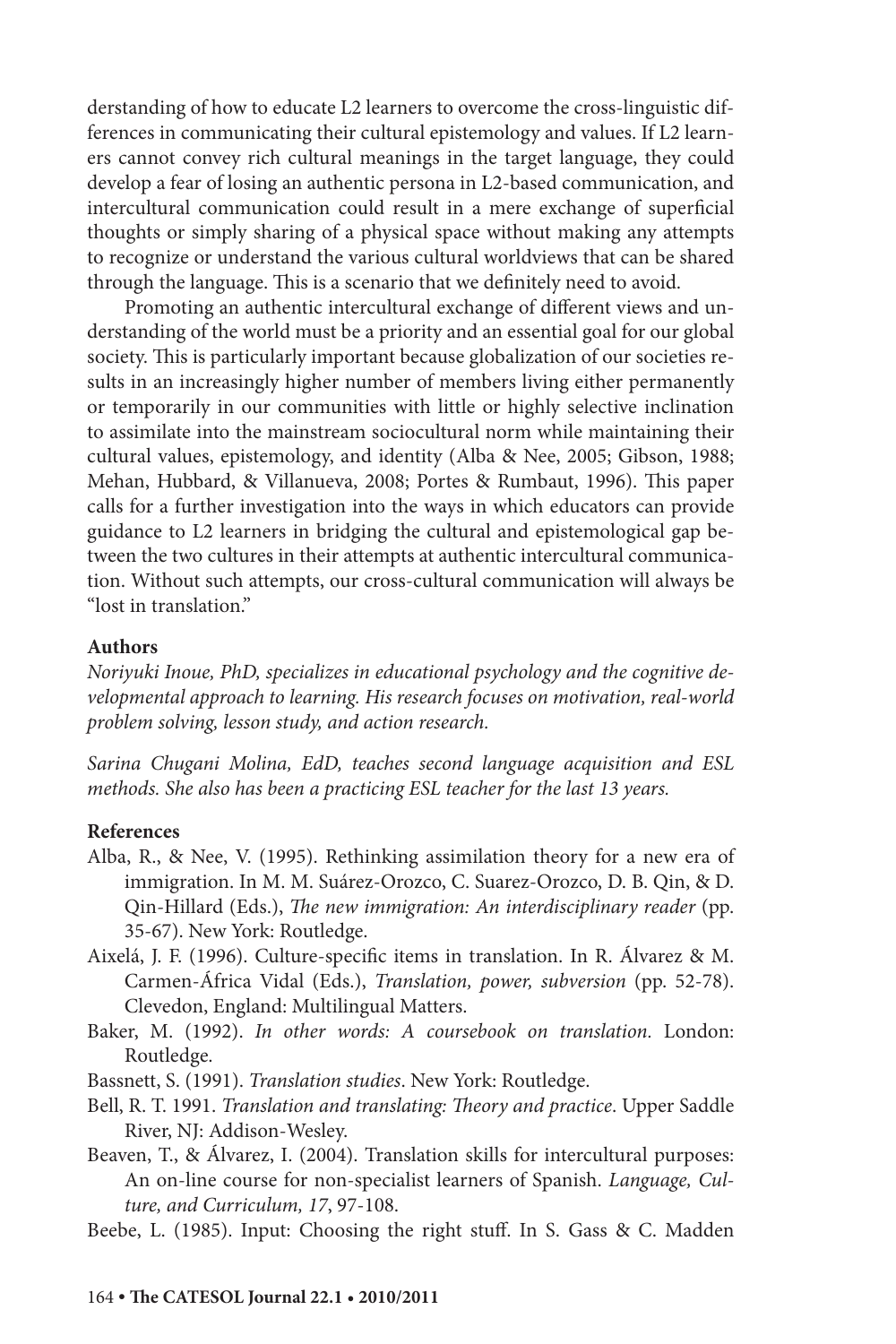(Eds.), *Input in second language acquisition* (pp. 404-414). Rowley, MA: Newbury House.

- Bravo, M., Woodbury-Fariña, M., Canino, G., & Rubio-Stipec, M. (1993). The Spanish translation and cultural adaptation of the diagnostic interview schedule for children (DISC) in Puerto-Rico. *Culture, Medicine, and Psychiatry, 17*, 329-344.
- Brislin, R. W., Lonner, W. J., & Thorndike, R. M. (1973). *Cross-cultural research methods.* New York: John Wiley & Sons.
- Canavera, M. (2006). Wangari Maathai: 'Doing the do-able.' [Interview]. *Africa Policy Journal*, *1,* 7-13.
- Dornyei, Z. (1995). On the teachability of communication strategies. *TESOL Quarterly, 29*, 55-85.
- Ellis, R. (1994). *The study of second language acquisition*. New York: Oxford University Press.
- Gass, S. M. (1989). How do learners resolve linguistic conflicts? In S. M. Gass & J. Schachter (Eds.), *Linguistic perspectives on second language acquisition (*pp. 183-199*)*. New York: Cambridge University Press.
- Gentzler, E. (1993). *Contemporary translation theories*. New York: Routledge.
- Gibson, M. (1988). *Accommodation without assimilation: Sikh immigrant in an American high school.* Ithaca, NY: Cornell University Press.
- Gudykunst, W. B., & Ting-Toomey, S. (1988). *Culture and interpersonal communication*. Newbury Park, CA: Sage.
- Hall, E. T. (1959). *The silent language*. New York: Doubleday.
- Hall, E. T. (1976). *Beyond culture*. New York: Doubleday.
- Hasegawa, K., Momozawa., C., Horiutchi, K., & Yamamura, S. (Eds.). (1986*). Obunsha's comprehensive Japanese-English dictionary*. Tokyo: Ohbunsha.
- Institute of International Education. (2006). *Open doors*. New York: IIE.
- Kitayama, S. (1998). *Self and emotion (Jiko to kanjyo).* Tokyo: Kyoritsu Syuppan.
- Koller, W. (1989). Equivalence in translation theory. In A. Chesterman (Ed.), *Readings in translation theory* (pp. 99-104). Helsinki, Finland: Finn Lectura.
- Kondo, I., & Takano, F. (2001). *Shogakkan progressive Japanese-English dictionary*. Tokyo: Syogakkan.
- Lebra, T. S. (1976). *Japanese patterns of behavior*. Honolulu: University of Hawaii Press.
- Lörscher, W. (1991) *Translation performance, translation process and translation strategies: A psycholinguistic investigation*. Tübingen, Germany: Gunter Narr.
- Matsumoto, Y., & Okamoto, Y. (2003). *Japanese Language and Literature, 37*, 27-48.
- Maathai, W. (2005, April 22). Today, be a hummingbird. *Toronto Star*, p. A25.
- Mehan, H., Hubbard, L., & Villanueva, I. (2008). Forming academic identities: Accommodation without assimilation among involuntary minorities. In J. Ogbu (Ed.), *Minority status, oppositional culture and schooling* (pp. 533- 559). Oxford, England: Taylor & Francis.
- Odlin, T. (1989). *Language transfer*. New York: Cambridge University Press.